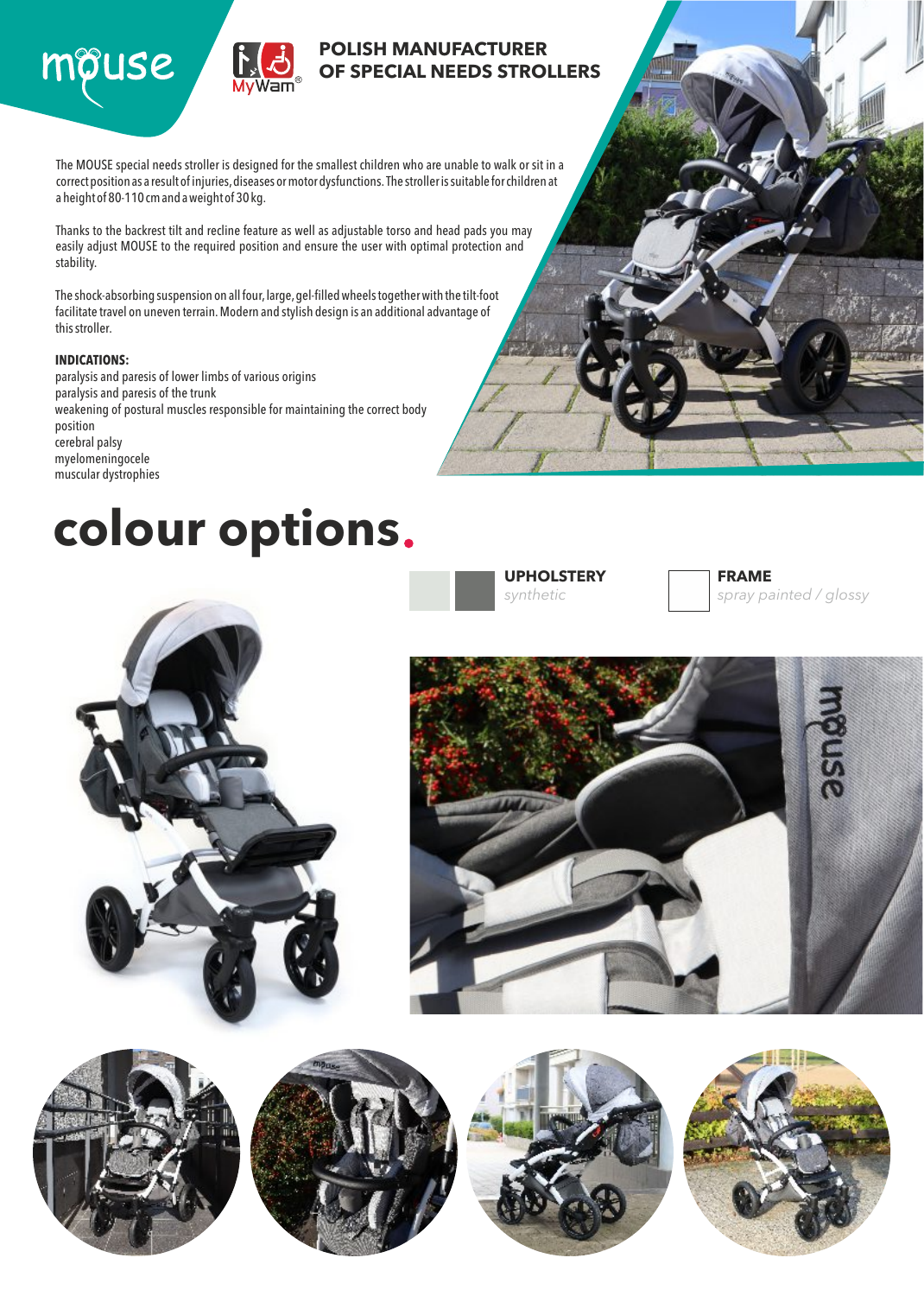# **features** *safety and comfort*

**TILT IN SPACE SEAT**

*wide range of adjustments simple and quick adjustment simple mechanism* **LYING POSITION** *wide range of backrest recline* **SEAT MINIMIZING KIT** *reducing insert* **STABILIZATION SYSTEM** *adjustable pads* 8°-23° | 4 positions | | 16°- 88° | 4 positions | | 84°- 173° | 6 positions

**RECLINING BACKREST**

The SEAT MINIMIZING KIT in MOUSE is a comfortable, one-peace insert that allows you to reduce both width and depth of the seat.

The head and torso support consists of two pairs of independent pads that are height, width and angle adjustable. Its wide range of adjustments and simplicity gives you a fast and effective adaptation to the user's individual needs.

With a fully adjustable seat and footrest you may quickly alter the stroller into a cozy bed perfect for a short rest or a nap.

**ADJUSTABLE AND ANGLE TILT FOOTREST**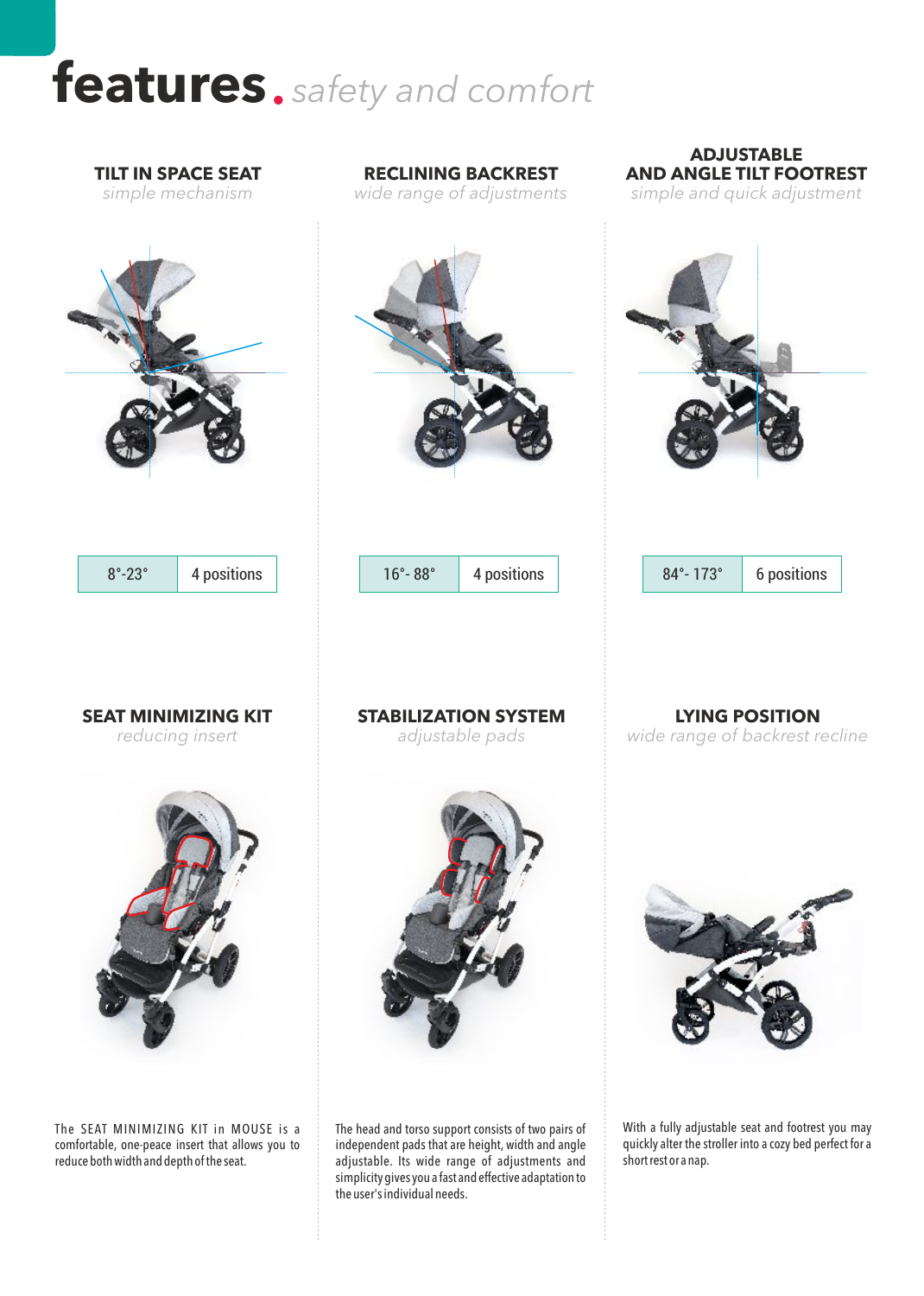**REVERSIBLE SEAT** *arrange your travel easily*



The design of the stroller allows you to easily rotate the seat opposite to the driving direction.Thanks to this feature you can keep an eye on your child all the time.

#### **FOLDING LIGHTWEIGHT FRAME**

*ease of storage, transportation and dismantling*



The construction of main elements allows you to dismantle Mouse into 3 separate units (frame, seat and wheels).

**DRIVING SUPPORT** *comfort for the bumpiest journeys*



The stroller is equipped with a shock-absorbing suspension on all four wheels and an adjustable rear suspension in the rear wheels, swivel front castor wheels with option to lock, central brake and a tilt-foot.

# **functional accessories** *in practice*